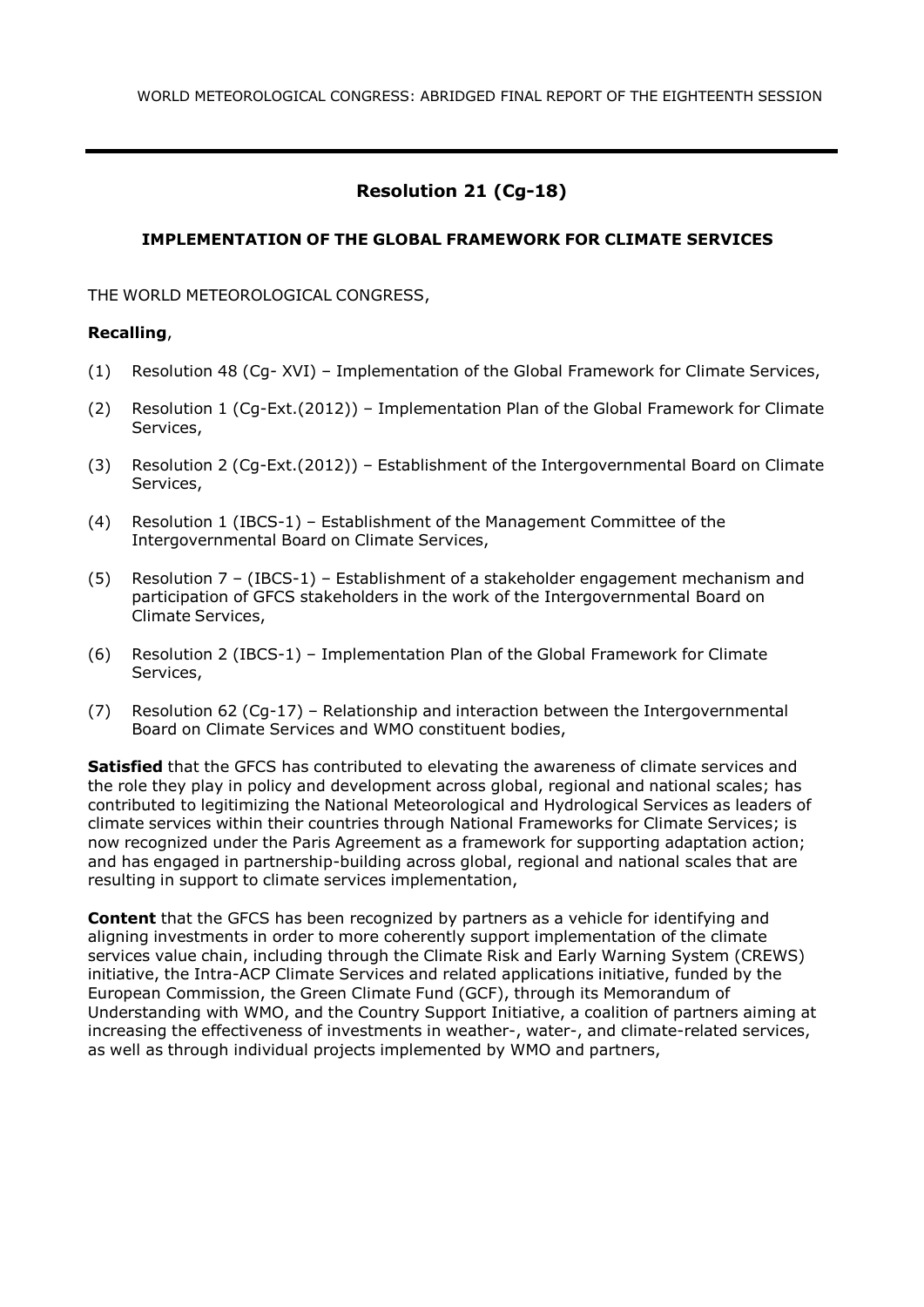**Convinced** that the GFCS as a framework is even more important and relevant today than when it was initiated in 2009 to provide a credible, integrative and unique platform for guiding and supporting activities implemented across the pillars of the GFCS and within climatesensitive investment areas in support of climate adaptation and mitigation decision-making,

**Noting** the significant changes that have occurred since 2009, particularly in 2015 with the adoption of the Sendai Framework, aimed at substantially reducing disaster risk and losses; the Paris Agreement to limit global temperature rise and enhance adaptive capacity and resilience; the Sustainable Development Goals, which include taking urgent action to combat climate change and enhance many climate-sensitive development outcomes related to agriculture and food security, disaster risk reduction, energy, human health, water resources; and the operationalization of the GCF, the main financial mechanism for supporting climate action under the Paris Agreement, among others,

**Noting further** that, in its first session, the Conference of Parties of the United Nations Framework Convention on Climate Change (UNFCCC) serving as the meeting of the Parties to the Paris Agreement, invited the World Meteorological Organization, through its Global Framework for Climate Services, with a view to facilitating the development and application of methodologies for assessing adaptation needs, to regularly inform the Subsidiary Body for Scientific and Technical Advice about its activities aimed at improving the availability and accessibility of comprehensive climate information (11/CMA.1),

**Recognizing** that the increase in climate-related activities and financing requires an increase in coordination to align diverse efforts being made, avoid a piecemeal and isolated implementation of activities, and implementation not conforming to relevant standards,

**Mindful** of the fact that successful implementation of the GFCS requires the active participation of partner organizations and other stakeholders in addition to that of WMO Members and the WMO community,

**Acknowledging with satisfaction** the support of partner organizations to the GFCS through their contributions to the implementation of various elements of the climate services value chain, and the role played by WMO Members and partners as champions for the GFCS, promoting the achievement of GFCS goals,

**Acknowledging further** the need to establish a fit-for-purpose oversight and implementation mechanism for the GFCS that makes both maximum use of the capabilities of WMO and its technical partners, while at the same time ensuring effective participation of partners beyond the WMO community,

**Having considered** the results of the mid-term review of the GFCS, conducted in 2017, which concluded that the current governance of the GFCS is no longer fit-for-purpose as it is costly, does not provide for the effective participation of partner organizations, and the membership of the Intergovernmental Board on Climate Services duplicates that of the World Meteorological Congress,

**Having been informed** by the work of the Taskforce on Governance, Management and Finances of the GFCS, established by the Management Committee of the Intergovernmental Board on Climate Services to provide recommendations for improving the governance of the GFCS, the management structures in place, and funding of the GFCS, in response to the key findings and recommendations of the mid-term review of the GFCS *[\[Cg-18/INF.](https://library.wmo.int/index.php?lvl=notice_display&id=21440&.XShKga6Waos) 5.2(1)]*,

### **Decides:**

- (1) To dissolve the Intergovernmental Board on Climate Services;
- (2) To adopt the Climate Coordination Panel as the oversight and implementation mechanism for the GFCS, including WMO contributions to the GFCS;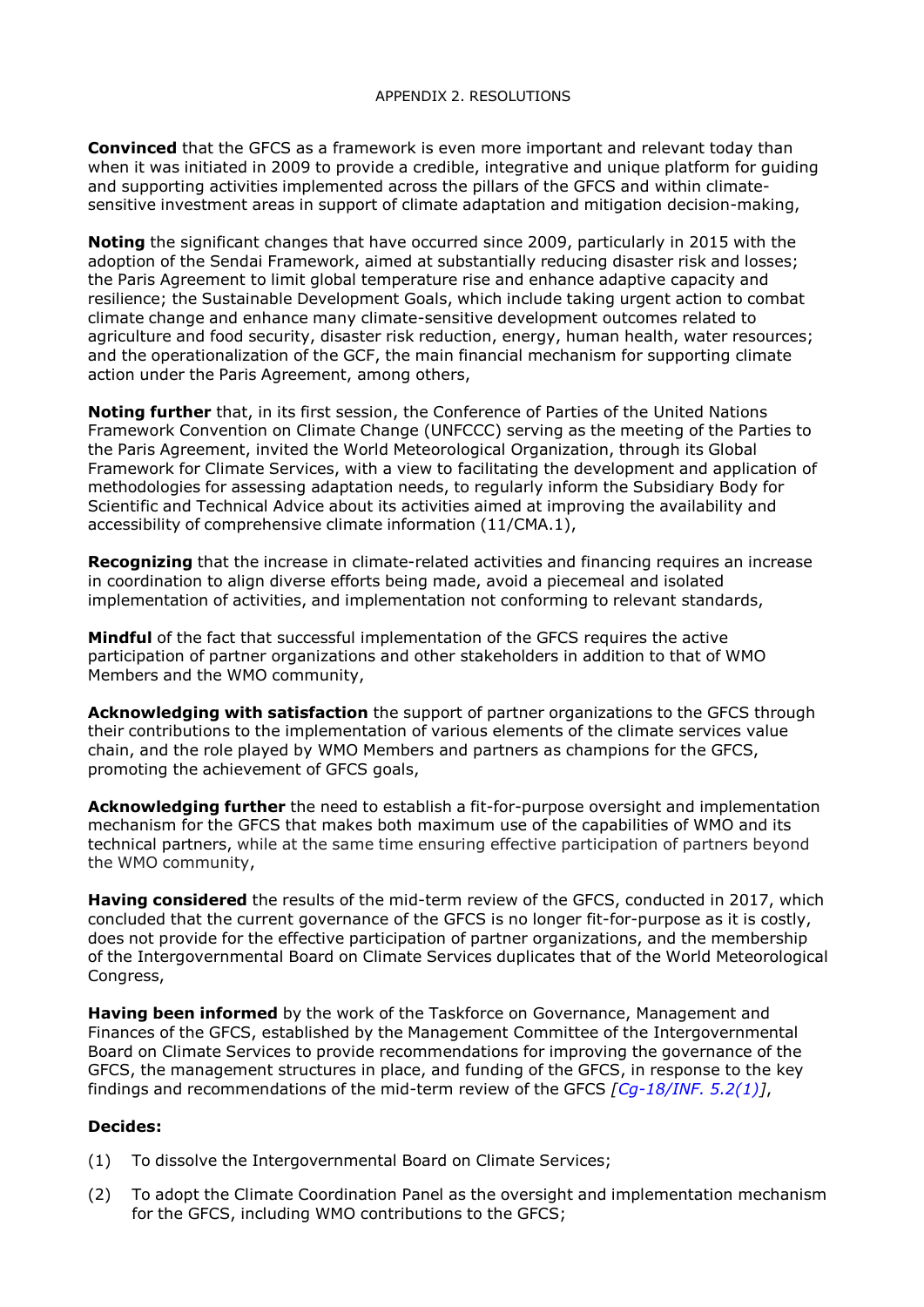- (3) To continue the GFCS Partner Advisory Committee (PAC) as appropriate, under the remit of the Climate Coordination Panel;
- (4) To reaffirm the GFCS priorities of agriculture and food security, water, health, energy and disaster risk reduction taking into account the cross-cutting nature of the urban dimension;
- (5) To adopt the following priority GFCS tasks for the eighteenth financial period:
	- (a) Partnership and inclusion coordination of initiatives and communication regarding climate services in all GFCS priority areas; knowledge sharing with key partners and stakeholders, including private sector; presence at relevant climate events such as sessions of the Conference of the Parties (COP) to the UNFCCC to coordinate and strengthen climate services worldwide; global/regional platforms for climate services,
	- (b) Technical coordination support identification of capacity development needs for the provision of climate services, applications and climate information; support to Members in climate services implementation through advisory services; identify unmet needs for standards and promote adherence to standards and recommended practices for climate services through the Technical Commission and other bodies for Application and Services and appropriate standard setting-entities or partner organizations,
	- (c) Monitoring and review improving monitoring and regular assessments of service delivery at global, regional and national scales and publishing a "State of climate services" report regularly,
	- (d) Resource mobilization promote, enable, articulate and facilitate countries' and regions' access to climate finance; strengthen rationale for climate services related proposals both in relation to mitigation and adaptation;

**Requests** the Executive Council:

- (1) To provide oversight on GFCS implementation and future development during the intersessional period;
- (2) To establish appropriate arrangements for the effective implementation of the GFCS;
- (3) To ensure broad representation in the Climate Coordination Panel from the GFCS partner organizations actively involved in the implementation, promotion and funding of the GFCS;
- (4) To establish appropriate substructures to the Climate Coordination Panel, as deemed necessary, providing for arrangements to manage oversight and implementation issues related to the GFCS in a focused and effective manner;
- (5) To amend the terms of reference of the GFCS PAC in consultation with its member organizations, as appropriate;
- (6) To further explore mechanisms to enhance the visibility, effectiveness and implementation of the GFCS, including the feasibility of co-sponsorship of the GFCS, with the aim of strengthening political anchoring, political support, and partnerships of partners with such organs as the United Nations Framework Convention on Climate Change (UNFCCC), among others, with the aim of further strengthening political anchoring, financial support and engagement of partners;
- (7) To report to the extraordinary Congress in 2021 on the functioning of the working arrangements according to (1) to (5) above and on reflections on the mechanisms according to (6);